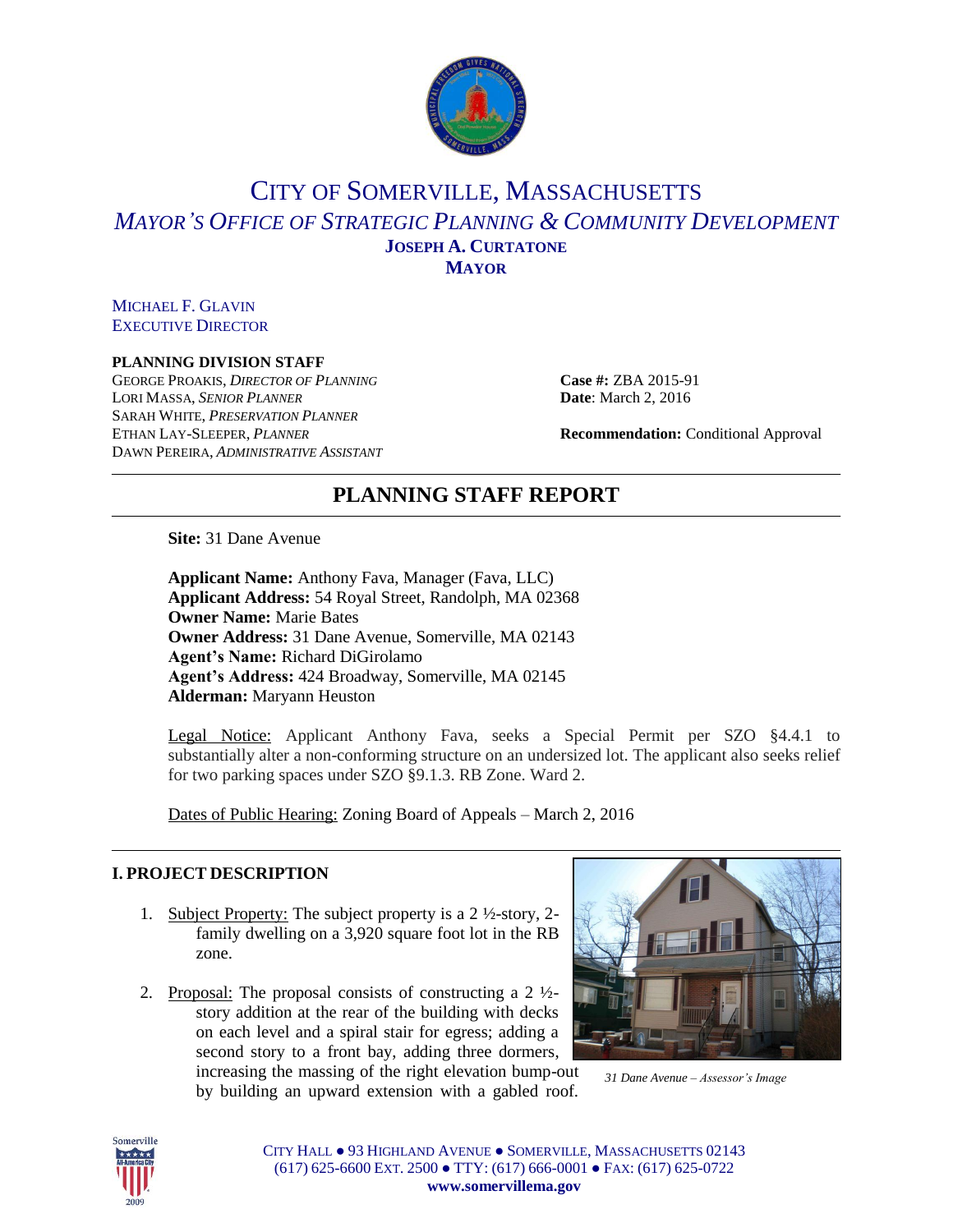A/C condensers will be installed in the right side yard. The Applicant is increasing the FAR from .53 to .94.

- 3. Green Building Practices: None listed.
- 4. Comments:

*Ward Alderman*: Maryann Heuston has been notified of this project. *Fire Prevention*: All smoke detectors must be hard-wired.

#### **II. FINDINGS FOR SPECIAL PERMIT (SZO §4.4.1) and (SZO §9.1.3):**

**In order to grant a special permit, the SPGA must make certain findings and determinations as outlined in §4.4.1 of the SZO. This section of the report goes through §4.4.1 and §9.1.3 in detail.** 

#### **1. Information Supplied:**

#### **Regarding SZO §4.4.1:**

 Staff finds that the information provided by the Applicant conforms to the requirements of §4.4.1 of the SZO and allows for a comprehensive analysis of the project with respect to the required Special Permits.

## **Regarding SZO §9.1.3:**

 Staff finds that the information provided by the Applicant conforms to the requirements of §9.1.3 of the SZO and allows for a comprehensive analysis of the project with respect to the required Special Permits.

## **2. Compliance with Standards:** *The Applicant must comply "with such criteria or standards as may be set forth in this Ordinance which refer to the granting of the requested special permit."*

## **Regarding SZO §4.4.1:**

- As regards this project, the property is non-conforming in lot size (a 7,500 square foot lot is required in the RB zone and this parcel has only 3,920 sq. ft.).
- This structure is located in the RB zone where a 3-story structure is allowed. The addition of the dormers to this structure qualifies as a  $3<sup>rd</sup>$  story under the Somerville Zoning Ordinance.
- The bump-out/bay on the right elevation also triggers a special permit. An existing non-conformity is being extended by the increased massing caused by the upward extension of this building element.

#### **Regarding SZO §9.1.3:**

The project required a total of 4 parking spaces (each condo unit has three bedrooms which has a requirement of 2 parking spaces per 3+ bedroom unit). Though the Applicant indicates four spaces on the submitted plan set, the spaces are tandem which is not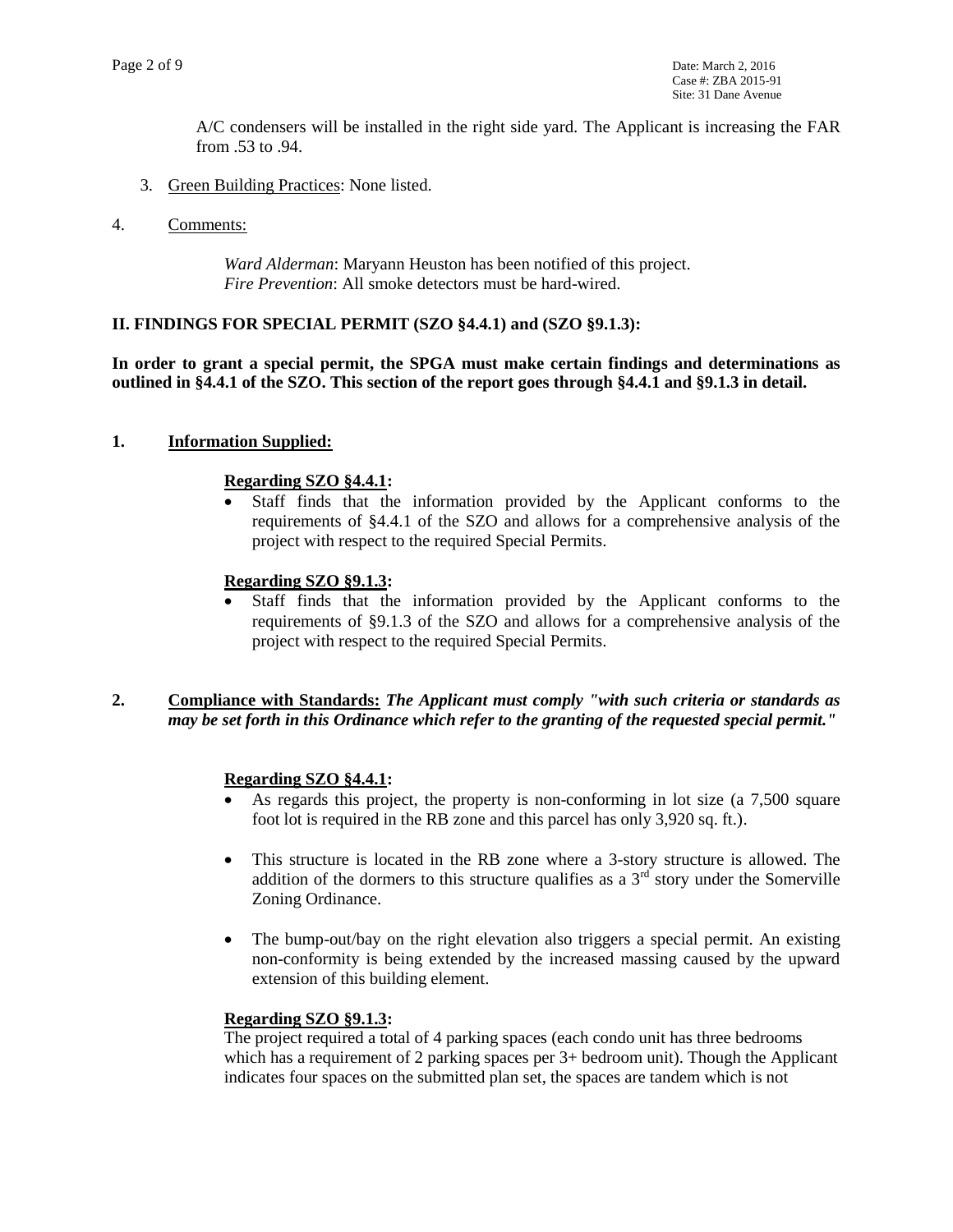allowed. Therefore, the Applicant seeks relief from providing 2 parking spaces for the units.

*Section 4.4.1 states that Lawfully existing non-conforming structures other than one- and twofamily dwellings may be enlarged, extended, renovated or altered only by special permit authorized by the SPGA in accordance with the procedures of [Article 5.](https://www.municode.com/library/ma/somerville/codes/zoning_ordinances?searchRequest=%7B%22searchText%22%3A%224.4.1%22%2C%22pageNum%22%3A1%2C%22resultsPerPage%22%3A25%2C%22booleanSearch%22%3Afalse%2C%22stemming%22%3Atrue%2C%22fuzzy%22%3Afalse%2C%22synonym%22%3Afalse%2C%22contentTypes%22%3A%5B%22CODES%22%5D%2C%22productIds%22%3A%5B%5D%7D&nodeId=ZONING_ORD_SOMERVILLE_MASSACHUSETTS_ART5SPPESPPESIPLRE) The SPGA must find that such extension, enlargement, renovation or alteration is not substantially more detrimental to the neighborhood than the existing nonconforming building. In making the finding that the enlargement, extension, renovation or alteration will not be substantially more detrimental, the SPGA may consider, without limitation, impacts upon the following: traffic volumes, traffic congestion, adequacy of municipal water supply and sewer capacity, noise, odor, scale, on-street parking, shading, visual effects and neighborhood character.*

## **Regarding SZO §4.4.1:**

- In considering a Special Permit under §4.4 of the SZO, Staff finds that the alterations proposed to this legal two-family residence would not be substantially more detrimental to the neighborhood than those present on the existing structure.
- The upward extension of the front bay and of the roofline of the right side bump-out will provide a small amount of additional room to this unit. Though the lot overall is undersized, the rear of the lot is deep and provides the optimal location for an addition to the structure. The addition of the dormers constitutes an allowable  $3<sup>rd</sup>$ story in this RB zone.

#### **Regarding SZO §9.1.3:**

 In considering a Special Permit under §9.1.3 of the SZO, Staff finds that the proposal for four parking spaces, two-by-two in tandem is not consistent with the SZO and relief for two parking spaces is required.

**3. Consistency with Purposes:** *The Applicant has to ensure that the project "is consistent with (1) the general purposes of this Ordinance as set forth in Article 1, and (2) the purposes, provisions, and specific objectives applicable to the requested special permit which may be set forth elsewhere in this Ordinance, such as, but not limited to, those purposes at the beginning of the various Articles."* 

## **Regarding SZO §4.4.1:**

- The proposal is consistent with the general purposes of the Ordinance as set forth under §1.2, which includes, but is not limited to promoting the health, safety, and welfare of the inhabitants of the City of Somerville; to secure safety from fire, panic and other dangers; to encourage the most appropriate use of land throughout the City; and to encourage housing for persons of all income levels.
- The proposal is consistent with the purpose of the RB district which is "..to establish and preserve medium density neighborhoods of one-, two- and three-family homes, free from other uses except those which are both compatible with and convenient to the residents of such districts."

## **Regarding SZO §9.1.3:**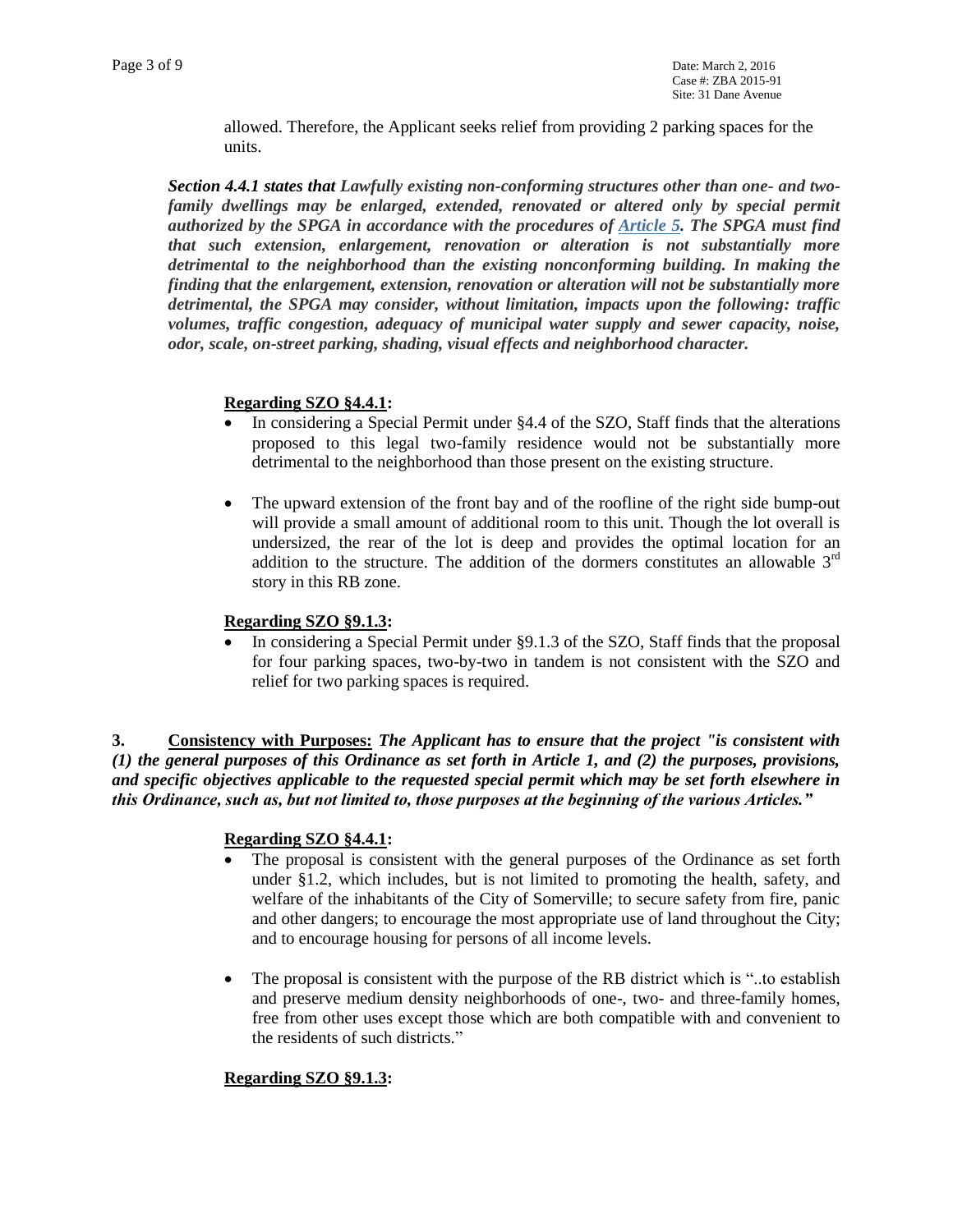The proposal is consistent with the general purposes of the parking ordinance. As the property is remaining a two-family dwelling, handling multiple vehicles, Staff finds that providing relief for two spaces will not increase traffic volumes, traffic congestion or queuing of vehicles nor will it change the type of traffic, traffic patterns or access to the site nor cause unsafe conflict of motor vehicle and pedestrian traffic.

## **4. Site and Area Compatibility:** *The Applicant has to ensure that the project "(i)s designed in a manner that is compatible with the characteristics of the built and unbuilt surrounding area, including land uses."*

 On-the-whole, the street is a mixture of worker's cottages, one and two-family dwellings with a diversity of styles and massing. There are few to no impacts from the proposal. In this particular section of Dane Avenue, several houses look directly onto the solid, lengthy back of a light commercial building.



## **5. Housing Impact:** *Will not create adverse impacts on the stock of existing affordable housing.*

The proposal will not add to the stock of affordable housing.

**7. SomerVision Plan:** *Complies with the applicable goals, policies and actions of the SomerVision plan, including the following, as appropriate: Preserve and enhance the character of Somerville's neighborhoods, transform key opportunity areas, preserve and expand an integrated, balanced mix of safe, affordable and environmentally sound rental and homeownership units for households of all sizes and types from diverse social and economic groups; and, make Somerville a regional employment center with a mix of diverse and high-quality jobs. The areas in the SomerVision map that are designated as enhance and transform should most significantly contribute towards the*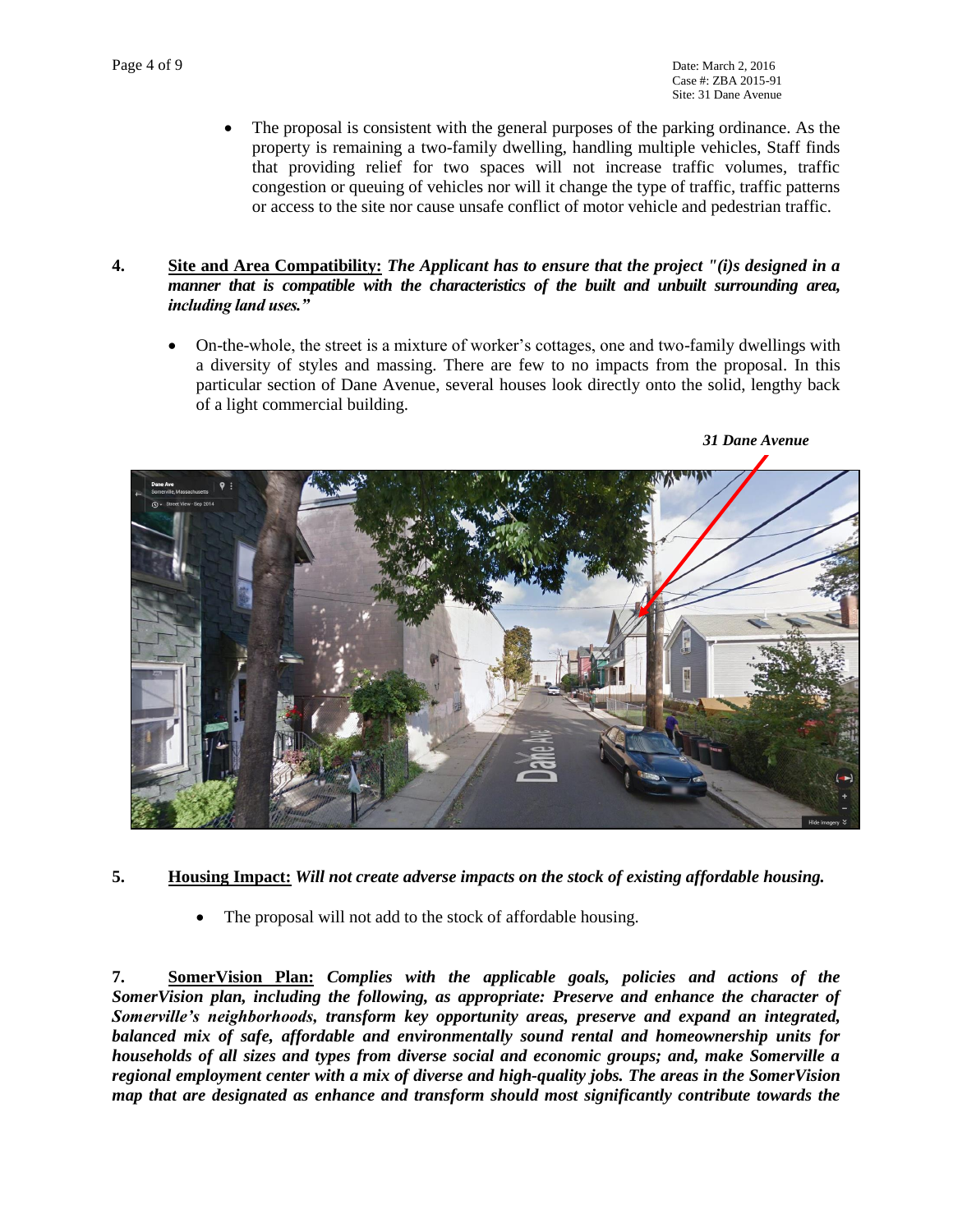## *SomerVision goals that are outlined in the table below. The areas marked as conserve are not expected to greatly increase the figures in the table since these areas are not intended for large-scale change.*

• The proposal will not contribute to the metrics of SomerVision.

#### **III. RECOMMENDATION**

Special Permits under **SZO §4.4.1** and **SZO §9.1.3**:

Based on the materials submitted by the Applicant, the above findings and subject to the following conditions, the Planning Staff recommends **CONDITIONAL APPROVAL** of the requested **SPECIAL PERMITS.** 

The recommendation is based upon a technical analysis by Planning Staff of the application material based upon the required findings of the Somerville Zoning Ordinance, and is based only upon information submitted prior to the public hearing. This report may be revised or updated with new recommendations, findings and/or conditions based upon additional information provided to the Planning Staff during the public hearing process.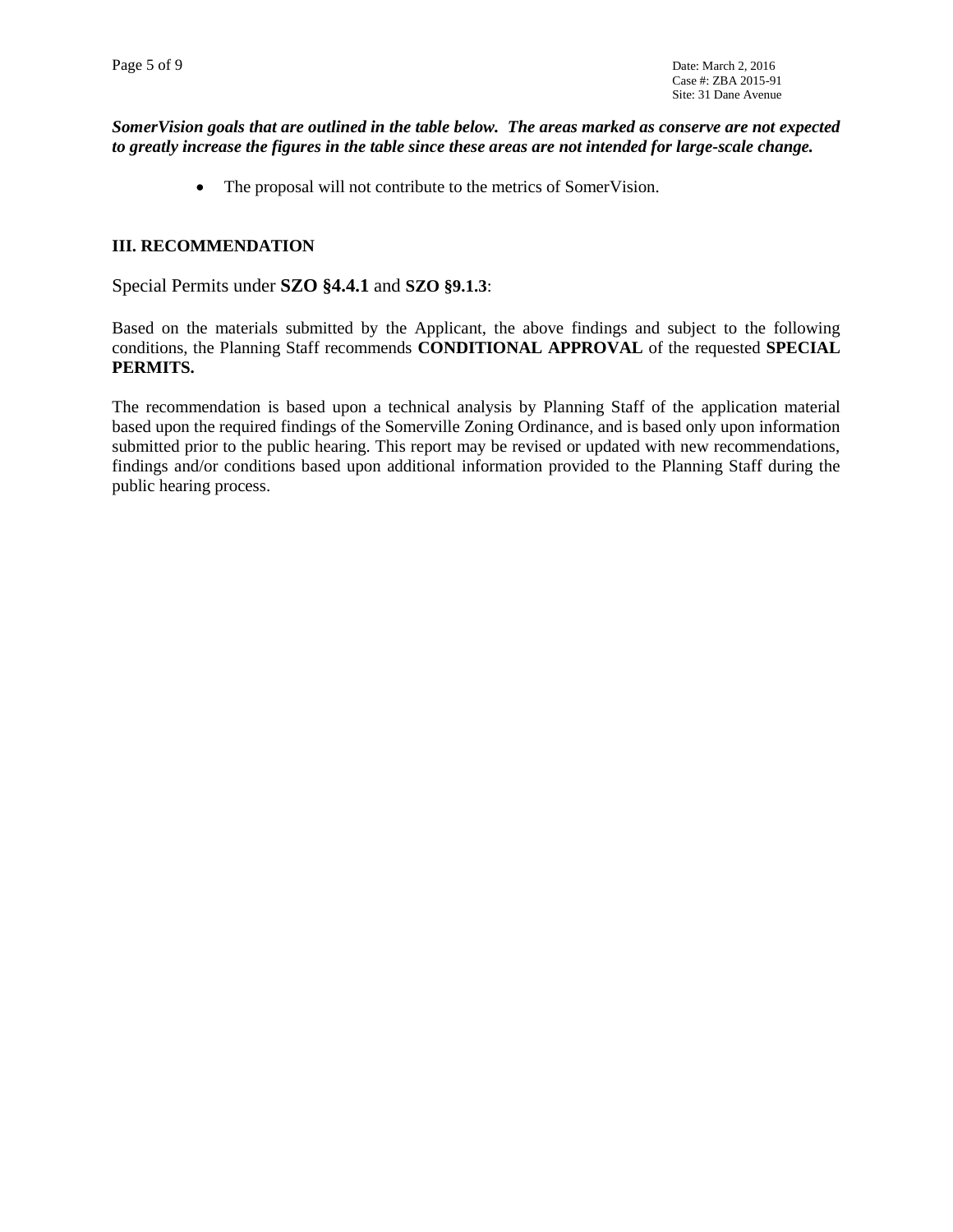| #              | <b>Condition</b>                                                                                                                                                                                                                                                                        |                                                   | <b>Timeframe</b><br>for<br>Compliance | <b>Verified</b><br>(initial)             | <b>Notes</b> |
|----------------|-----------------------------------------------------------------------------------------------------------------------------------------------------------------------------------------------------------------------------------------------------------------------------------------|---------------------------------------------------|---------------------------------------|------------------------------------------|--------------|
|                | Approval is to provide an upward extension to the front bay,<br>increase the massing of the right side bump-out by creating<br>an peak-roof upward extension, add a 2.5 story rear addition<br>with decks and add three dormers to the building,<br>effectively creating a third story. |                                                   |                                       |                                          |              |
|                | Date (Stamp Date)                                                                                                                                                                                                                                                                       | Submission                                        | BP/CO                                 | ISD/Plng.                                |              |
| 1              | September 16, 2015                                                                                                                                                                                                                                                                      | Initial submission to City<br>Clerk               |                                       |                                          |              |
|                | October 21, 2015                                                                                                                                                                                                                                                                        | <b>Existing Survey Plan</b><br>submitted to OSPCD |                                       |                                          |              |
|                | November 5, 2015                                                                                                                                                                                                                                                                        | Revised plans submitted to<br><b>OSPCD</b>        |                                       |                                          |              |
|                | November 25, 2015                                                                                                                                                                                                                                                                       | Revised plans submitted to<br><b>OSPCD</b>        |                                       |                                          |              |
|                | December 9, 2015                                                                                                                                                                                                                                                                        | Revised plans submitted to<br><b>OSPCD</b>        |                                       |                                          |              |
|                | January 6, 2016                                                                                                                                                                                                                                                                         | Revised plans submitted to<br><b>OSPCD</b>        |                                       |                                          |              |
|                | January 27, 2016                                                                                                                                                                                                                                                                        | Revised plans submitted to<br><b>OSPCD</b>        |                                       |                                          |              |
|                | February 11, 2016                                                                                                                                                                                                                                                                       | Final proposal submitted<br>to OSPCD              |                                       |                                          |              |
|                | February 11, 2016                                                                                                                                                                                                                                                                       | Updated zoning data sheet<br>submitted to OSPCD   |                                       |                                          |              |
|                | February 25, 2016                                                                                                                                                                                                                                                                       | Final updates to plans<br>submitted to OSPCD      |                                       |                                          |              |
|                |                                                                                                                                                                                                                                                                                         |                                                   |                                       |                                          |              |
|                | Any changes to the approved plan that are not<br>determined to be <i>de minimis</i> by Planning Staff must<br>receive ZBA approval.                                                                                                                                                     |                                                   |                                       |                                          |              |
|                | <b>Pre-Construction</b>                                                                                                                                                                                                                                                                 |                                                   |                                       |                                          |              |
| $\overline{2}$ | The Applicant must petition the Somerville Condo Review<br>Board for permission to convert this property into two<br>condos prior to obtaining any building permits and prior to<br>the start of construction.                                                                          |                                                   | <b>BP</b>                             | BP/ISD/<br>Plng/<br>CondoReview<br>Board |              |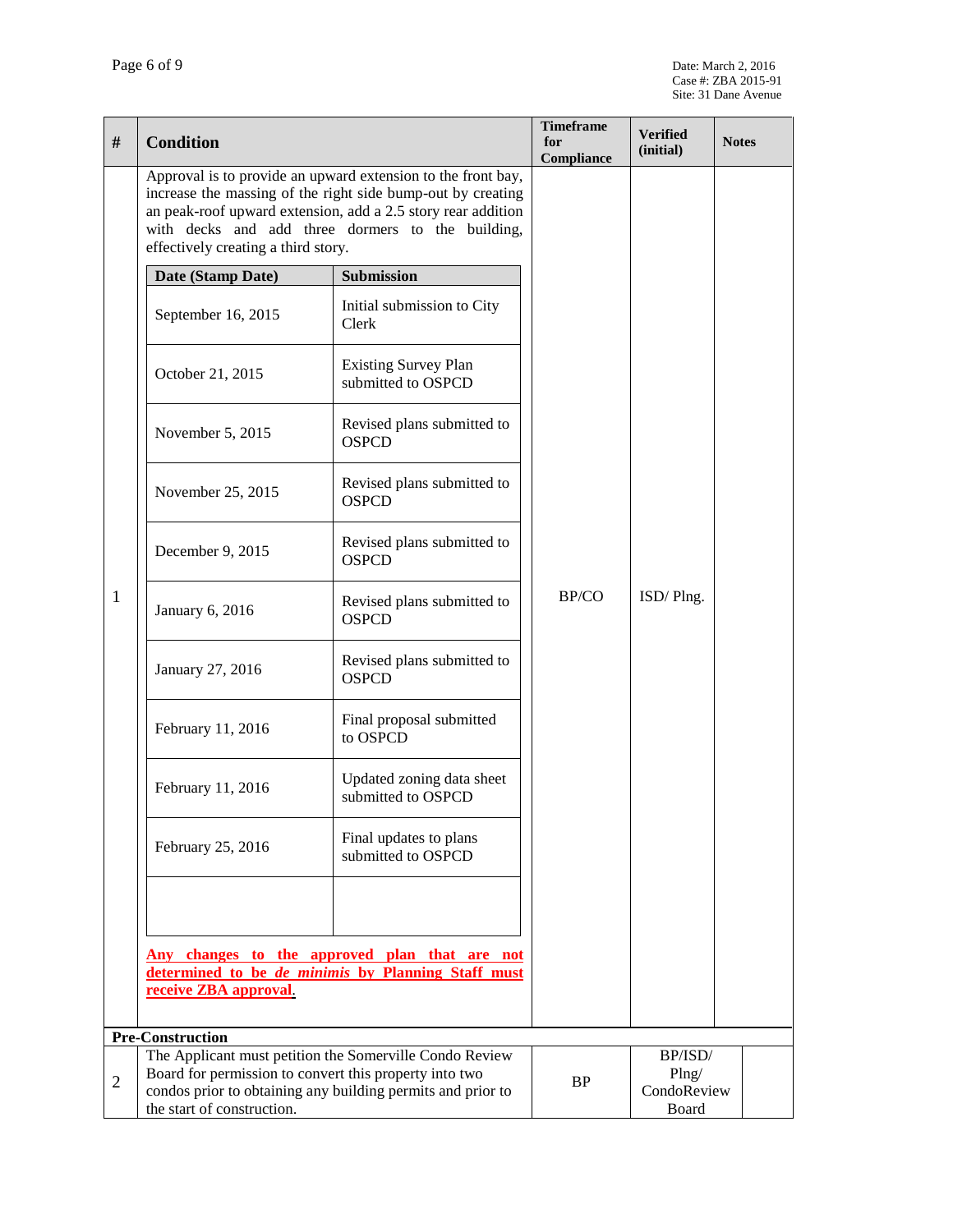| 3              | The Applicant will be required to demonstrate that the<br>updated project plans meet the current City of Somerville<br>stormwater policy. Utility, grading, and drainage plans must<br>be submitted to the Engineering Department for review and<br>approval.                                                                                                                                                                      | <b>BP</b>              | Eng.                          |  |
|----------------|------------------------------------------------------------------------------------------------------------------------------------------------------------------------------------------------------------------------------------------------------------------------------------------------------------------------------------------------------------------------------------------------------------------------------------|------------------------|-------------------------------|--|
| 4              | The Applicant shall submit a proposed grading and drainage<br>plan, stamped by a registered PE in Massachusetts that<br>demonstrates compliance with the City's stormwater policy.                                                                                                                                                                                                                                                 | BP                     | Eng.                          |  |
| 5              | The Applicant must contact the Engineering Department to<br>coordinate the timeline for cutting or opening the street<br>and/or sidewalk for utility connections or other<br>construction. There is a moratorium on opening streets from<br>November 1st to April 1st and there is a list of streets that<br>have additional opening restrictions.                                                                                 | <b>BP</b>              | Eng                           |  |
|                | <b>Construction Impacts</b>                                                                                                                                                                                                                                                                                                                                                                                                        |                        |                               |  |
| 6              | The Applicant shall, at their expense, replace any existing<br>equipment (including, but not limited to street sign poles,<br>signs, traffic signal poles, traffic signal equipment, wheel<br>chair ramps, granite curbing, etc.) and the entire sidewalk<br>immediately abutting the subject property if damaged as a<br>result of construction activity. All new sidewalks and<br>driveways must be constructed to DPW standard. | CO                     | <b>DPW</b>                    |  |
| $\overline{7}$ | The applicant shall post the name and phone number of the<br>general contractor at the site entrance where it is visible to<br>people passing by.                                                                                                                                                                                                                                                                                  | During<br>Construction | Plng.                         |  |
| 8              | All construction materials and equipment must be stored<br>onsite. If occupancy of the street layout is required, such<br>occupancy must be in conformance with the requirements of<br>the Manual on Uniform Traffic Control Devices and the<br>prior approval of the Traffic and Parking Department must<br>be obtained.                                                                                                          | During<br>Construction | T&P                           |  |
| <b>Design</b>  |                                                                                                                                                                                                                                                                                                                                                                                                                                    |                        |                               |  |
| 9              | The size, form, massing and design of additions, dormers,<br>decks and all other alterations shall be exactly as approved<br>by the ZBA. ANY changes to the approved plans MUST be<br>submitted to Planning Staff for review and approval prior to<br>executing them on site.                                                                                                                                                      | <b>ISD</b>             | ISD/Plng                      |  |
| 10             | An exterior light and electrical receptacle is required for the<br>first (or all) level of the porch and an electrical receptacle is<br>required for the second level (if there is no access to the<br>ground).                                                                                                                                                                                                                    | Final sign<br>off      | Wiring<br>Inspector           |  |
| <b>Site</b>    |                                                                                                                                                                                                                                                                                                                                                                                                                                    |                        |                               |  |
| 11             | Landscaping shall be installed and maintained in<br>compliance with the American Nurserymen's Association<br>Standards.                                                                                                                                                                                                                                                                                                            | Perpetual              | Plng. $\sqrt{}$<br><b>ISD</b> |  |
| 12             | Pervious pavers shall be used for the driveway and parking<br>areas                                                                                                                                                                                                                                                                                                                                                                | Perpetual              | Plng. $/$<br><b>ISD</b>       |  |
| 13             | Garbage and recycling areas shall be screened with a cedar<br>enclosure as show on the approved plans.                                                                                                                                                                                                                                                                                                                             | Perpetual              | Plng. $/$<br><b>ISD</b>       |  |
| 14             | Vehicles shall not be parked in tandem                                                                                                                                                                                                                                                                                                                                                                                             | Perpetual              | Plng. $/$<br><b>ISD</b>       |  |
|                | <b>Miscellaneous</b>                                                                                                                                                                                                                                                                                                                                                                                                               |                        |                               |  |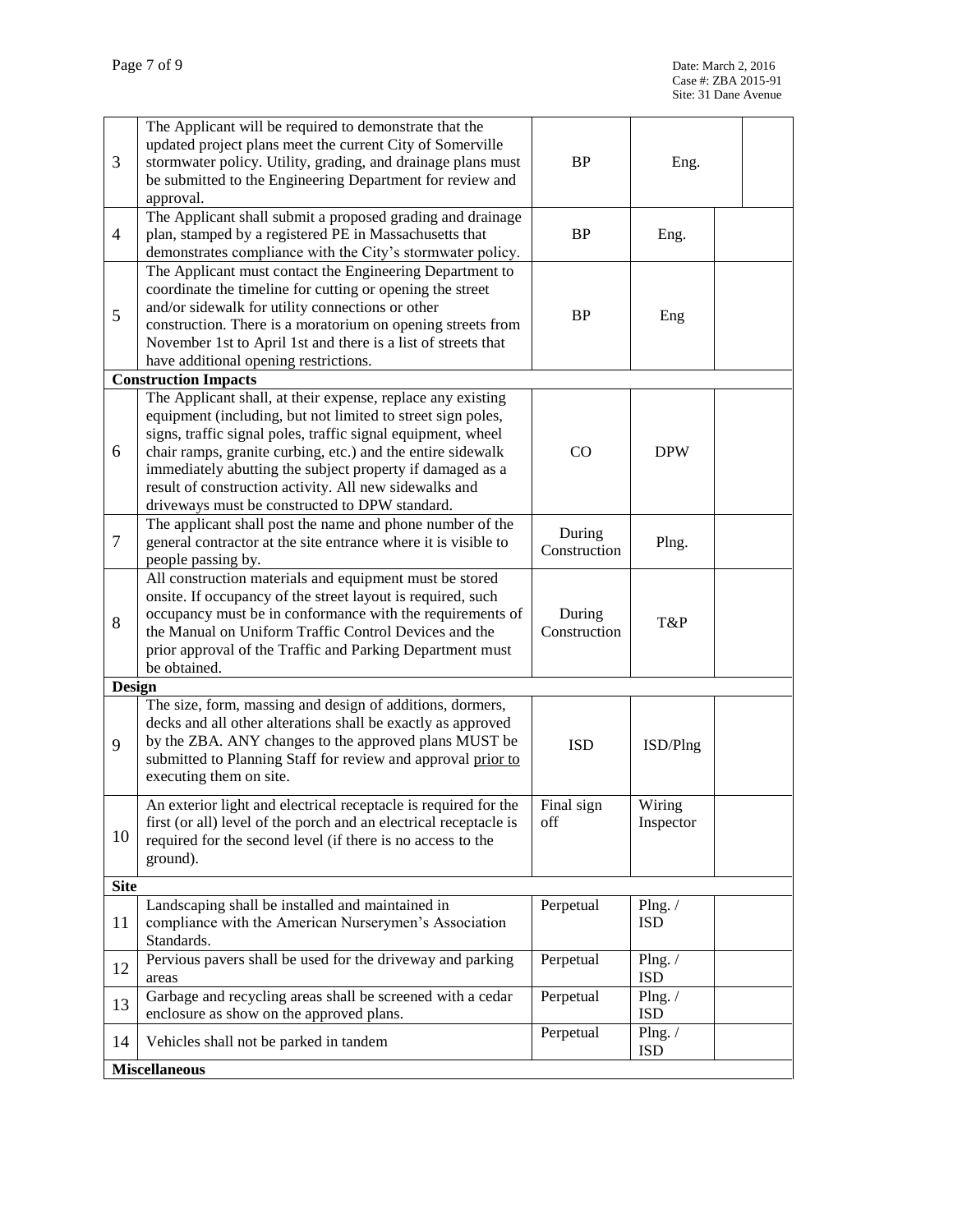| 15                    | The Applicant, its successors and/or assigns, shall be<br>responsible for maintenance of both the building and<br>property.                                                                                                                                                                           | Cont.             | <b>ISD</b> |  |  |  |
|-----------------------|-------------------------------------------------------------------------------------------------------------------------------------------------------------------------------------------------------------------------------------------------------------------------------------------------------|-------------------|------------|--|--|--|
| <b>Public Safety</b>  |                                                                                                                                                                                                                                                                                                       |                   |            |  |  |  |
| 17                    | The Applicant or Owner shall meet the Fire Prevention<br>Bureau's requirements.                                                                                                                                                                                                                       | CO                | <b>FP</b>  |  |  |  |
| 18                    | All smoke detectors shall be hard-wired.                                                                                                                                                                                                                                                              | C <sub>O</sub>    | <b>FP</b>  |  |  |  |
| <b>Final Sign-Off</b> |                                                                                                                                                                                                                                                                                                       |                   |            |  |  |  |
| 19                    | The Applicant shall contact Planning Staff at least five<br>working days in advance of a request for a final inspection<br>by Inspectional Services to ensure the proposal was<br>constructed in accordance with the plans and information<br>submitted and the conditions attached to this approval. | Final sign<br>off | Plng.      |  |  |  |